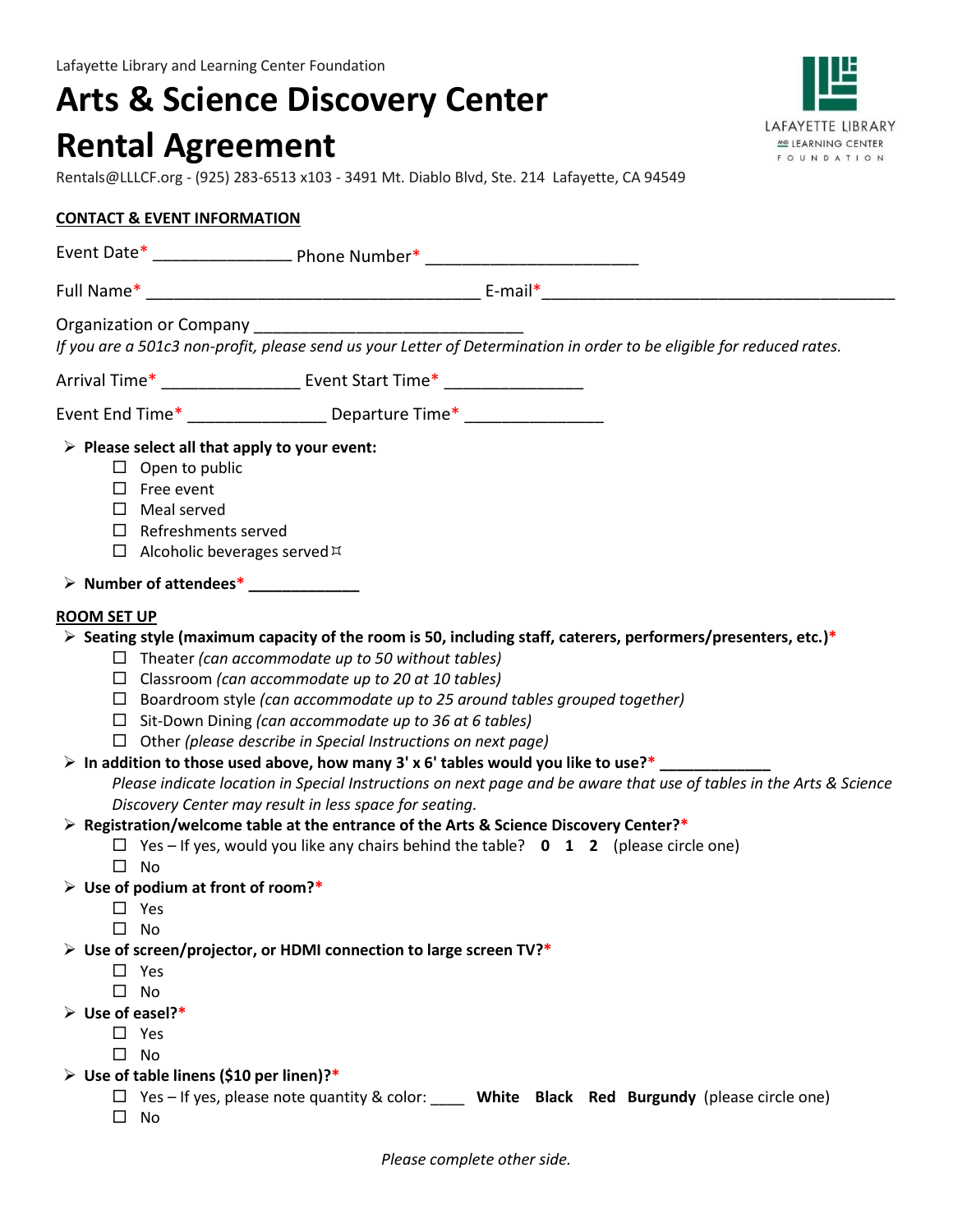### **ADDITIONAL SERVICES**

| $\triangleright$ Will you need additional audiovisual or other staff assistance for your event, charged at \$25/hour? |
|-----------------------------------------------------------------------------------------------------------------------|
| This is for anything over the included planning/consulting services or basic room setup).                             |

□ Yes

 $\square$  No

### **Are you interested in advertising your event in the LLLCF e-newsletter** *Ad(Lib)* **for \$40/weekly listing?\***

 $\Box$  Yes, please send me more information

 $\square$  No

### **SURVEY**

### **How did you hear about the rental spaces at Lafayette Library & Learning Center?**

- □ Word of mouth
- $\Box$  Printed publicity
- $\square$  Social media
- $\Box$  Have attended events at LLLC
- $\Box$  Ad(Lib) newsletter
- $\Box$  Other:

### **AGREEMENT**

**By signing below, I agree that I have read the terms and conditions set forth by the Lafayette Library and Learning Center Foundation in the Rental Policies, found at [www.lllcf.org/rental-policies](file:///C:/Users/elizabeth.orcutt/Documents/Rental%20Agreements/www.lllcf.org/rental-policies) and on the next page.\***

**X \_\_\_\_\_\_\_\_\_\_\_\_\_\_\_\_\_\_\_\_\_\_\_\_\_\_\_\_\_ \_\_\_\_\_\_\_\_\_\_\_\_\_\_\_\_**

*Signature of Renter CONDREGALLER CONDREGALLER Date of Submission* 

**Thank you! Please save and email the completed Arts & Science Discovery Center Rental Agreement to [Rentals@lllcf.org](mailto:Rentals@lllcf.org) or mail to the Foundation Office. We will be in touch shortly to collect deposit payment and confirm the room rental.**